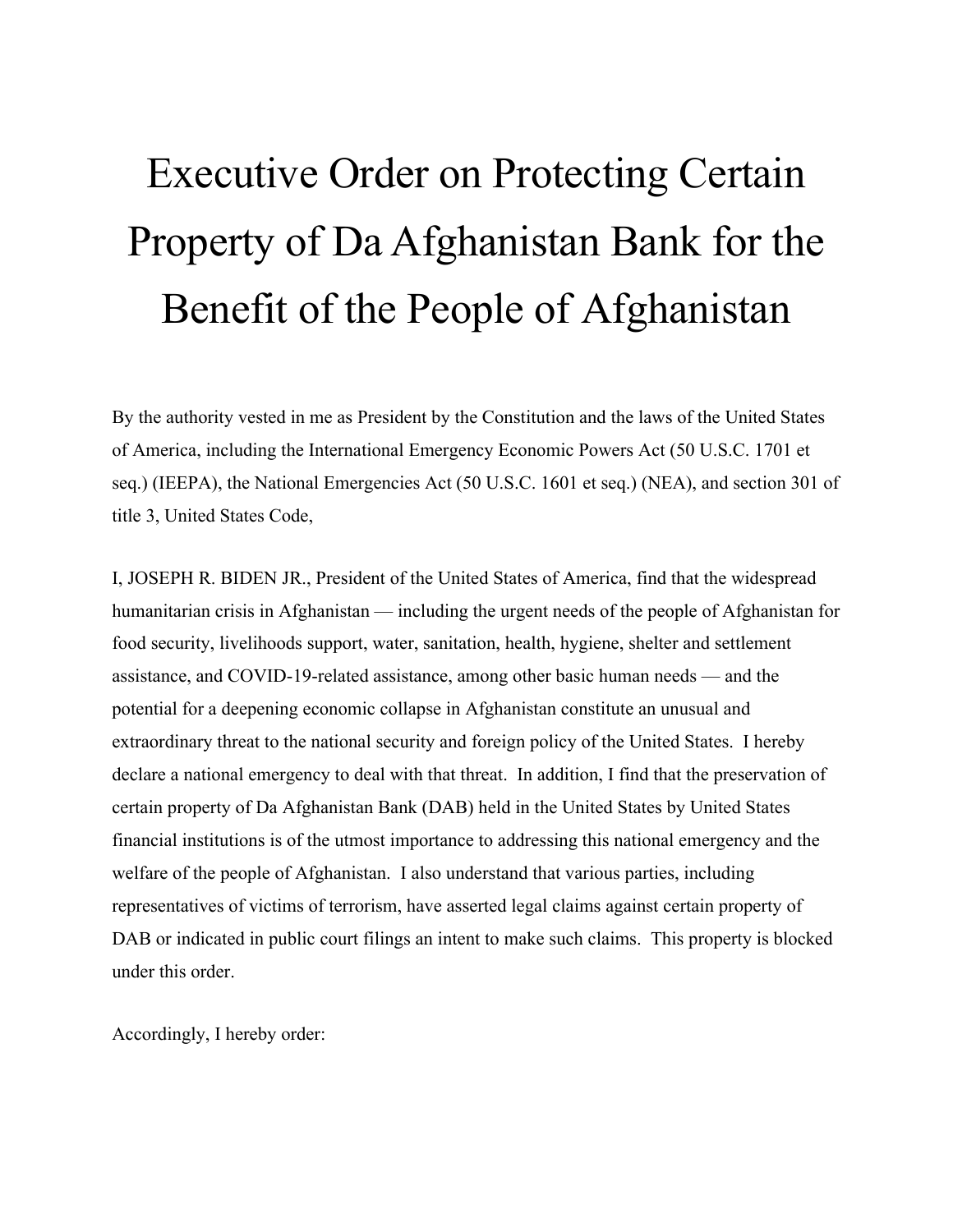Section 1. (a) All property and interests in property of DAB that are held, as of the date of this order, in the United States by any United States financial institution, including the Federal Reserve Bank of New York, are blocked and may not be transferred, paid, exported, withdrawn, or otherwise dealt in, except as set forth in subsections (b) and (c) of this section.

(b) United States financial institutions shall promptly transfer the blocked property described in subsection (a) of this section into a consolidated account held at the Federal Reserve Bank of New York.

(c) The prohibitions in subsection (a) of this section apply except to the extent provided by statutes, or in regulations, orders, directives, or licenses that may be issued pursuant to this order, and notwithstanding any contract entered into or any license or permit granted before the date of this order.

Sec. 2. This order and actions taken pursuant to this order shall apply notwithstanding any previously issued Executive Order to the extent such order blocks, regulates, or otherwise affects the property and interests in property identified in section 1(a) of this order. This order and actions taken pursuant to this order shall supersede any previously issued Executive Order to the extent such order blocks, regulates, or otherwise affects the property and interests in property identified in section 1(a) of this order.

Sec. 3. (a) Any transaction that evades or avoids, has the purpose of evading or avoiding, causes a violation of, or attempts to violate any of the prohibitions set forth in this order is prohibited.

(b) Any conspiracy formed to violate any of the prohibitions set forth in this order is prohibited.

Sec. 4. For the purposes of this order:

(a) the term "Da Afghanistan Bank" or "DAB" means the Central Bank of Afghanistan;

(b) the term "entity" means a partnership, association, trust, joint venture, corporation, group, subgroup, or other organization; and

(c) the term "person" means an individual or entity.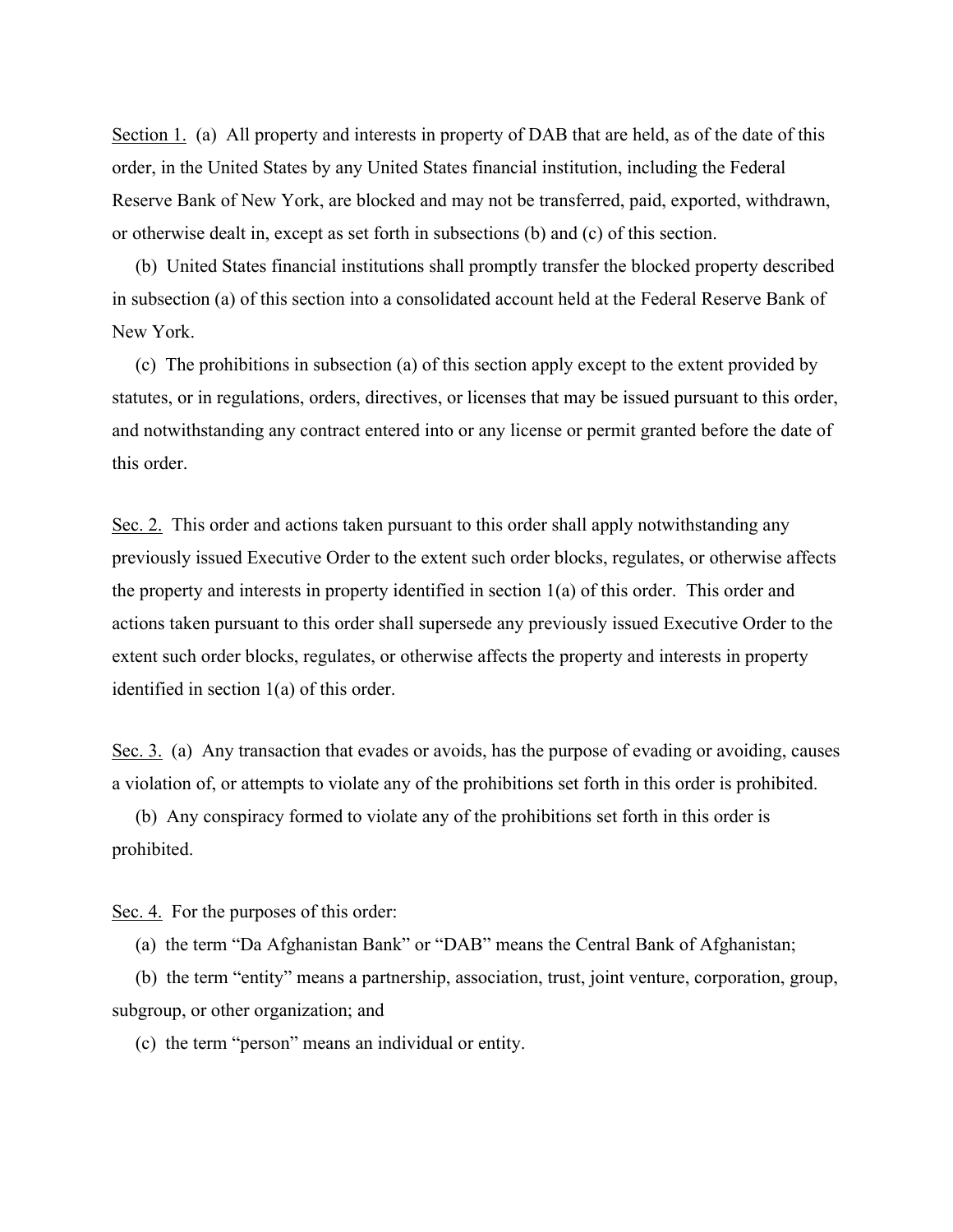Sec. 5. For those persons whose property and interests in property are blocked pursuant to this order who might have a constitutional presence in the United States, I find that because of the ability to transfer funds and other assets instantaneously, prior notice to such persons of measures to be taken pursuant to this order would render those measures ineffectual. I therefore determine that for these measures to be effective in addressing the national emergency declared in this order, there need be no prior notice of the blocking of property and interests in property set forth in section 1(a) of this order.

Sec. 6. The Secretary of the Treasury, in consultation with the Secretary of State and the Attorney General, is authorized to take such actions, including the promulgation of rules and regulations, and to employ all powers granted to the President by IEEPA as may be necessary to carry out the purposes of this order. The Secretary of the Treasury may, consistent with applicable law, redelegate any of these functions within the Department of the Treasury. All executive departments and agencies of the United States shall take all appropriate measures within their authority to implement this order.

Sec. 7. Nothing in this order shall prohibit transactions for the conduct of the official business of the Federal Government by employees, grantees, and contractors thereof.

Sec. 8. The Secretary of the Treasury, in consultation with the Secretary of State, is authorized to submit recurring and final reports to the Congress on the national emergency declared in this order, consistent with section 401(c) of the NEA (50 U.S.C. 1641(c)) and section 204(c) of IEEPA (50 U.S.C. 1703(c)).

Sec. 9. (a) Nothing in this order shall be construed to impair or otherwise affect:

 (i) the authority granted by law to an executive department or agency, or the head thereof; or

 (ii) the functions of the Director of the Office of Management and Budget relating to budgetary, administrative, or legislative proposals.

(b) This order shall be implemented consistent with applicable law and subject to the availability of appropriations.